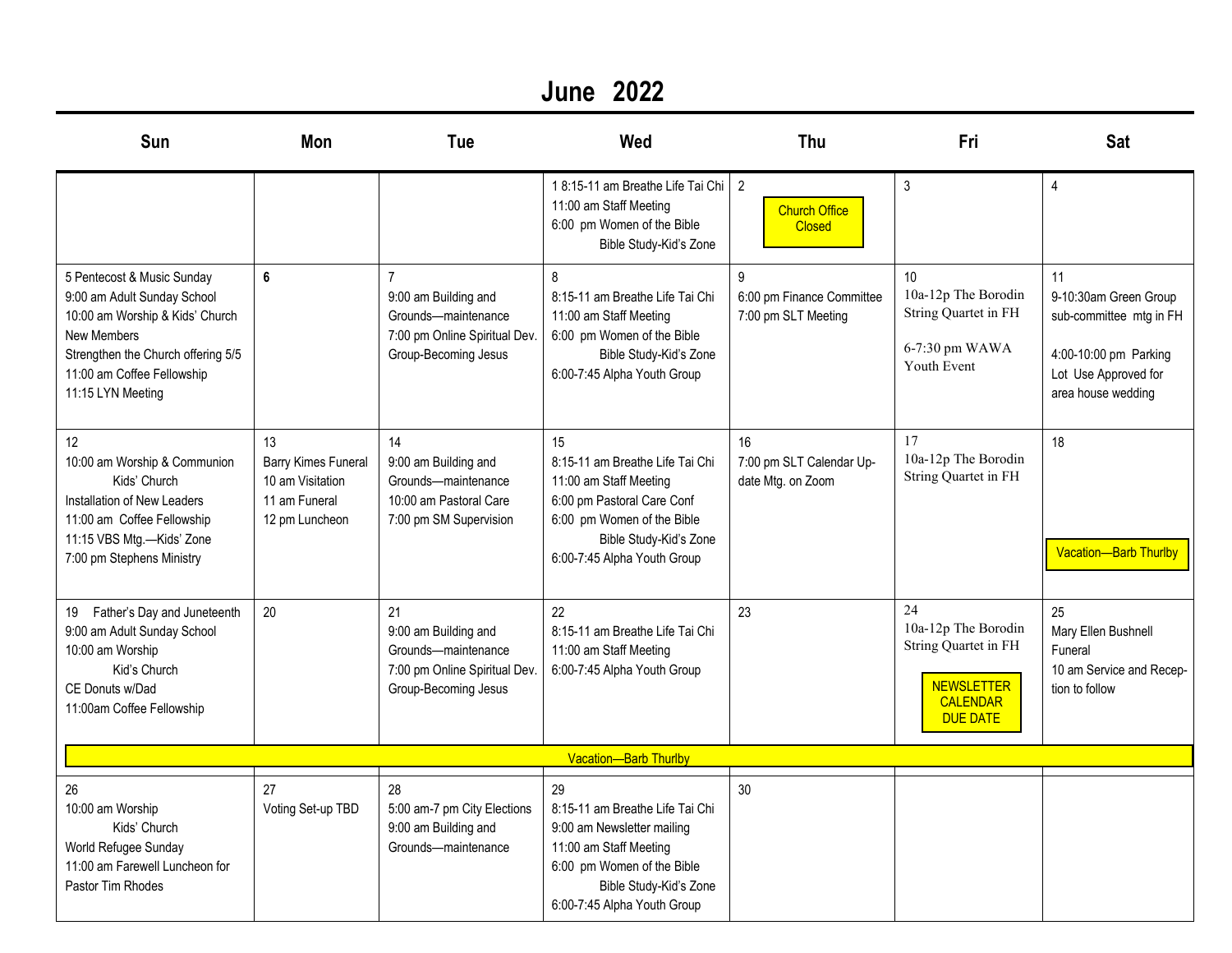**July 2022**

| Sun                                                                                                                | <b>Mon</b>                                                                                                                           | Tue                                                                                                             | Wed                                                                                                                                                                                      | Thu                                                    | Fri                                                                                                          | <b>Sat</b>                                                                  |
|--------------------------------------------------------------------------------------------------------------------|--------------------------------------------------------------------------------------------------------------------------------------|-----------------------------------------------------------------------------------------------------------------|------------------------------------------------------------------------------------------------------------------------------------------------------------------------------------------|--------------------------------------------------------|--------------------------------------------------------------------------------------------------------------|-----------------------------------------------------------------------------|
|                                                                                                                    |                                                                                                                                      |                                                                                                                 |                                                                                                                                                                                          |                                                        | $\mathbf{1}$<br>10a-12p The Boro-<br>din String Quartet in<br><b>FH</b>                                      | $\overline{2}$                                                              |
| 3 9:00 am Adult Sunday School<br>10:00 am Worship<br>Fin Walker Baptism<br>11:00 am Coffee Fellowship              | 4 July 4th Holiday<br>8:15 am Line Up Parade<br>8:00 am -1:00 pm July<br>4th Outreach Event<br><b>Church Office</b><br><b>Closed</b> | 5<br>9:00 am Building and<br>Grounds-maintenance<br>7:00 pm Online Spiritual<br>Dev. Group-Becoming Je-<br>sus  | 6<br>8:15-11 am Breathe Life Tai Chi<br>11:00 am Staff Meeting<br>5:00 pm Solar Panel Celebration<br>6:00 pm Women of the Bible<br>Bible Study-Kid's Zone<br>6:00-7:45 Alpha Youth Group | $\overline{7}$                                         | 8<br>10a-12p The Boro-<br>din String Quartet in<br><b>FH</b>                                                 | $\mathsf{Q}$<br>11 am Mary Freeman<br>Celebration of Life<br>12 pm Luncheon |
| 10<br>10:00 am Worship<br>11:00 am Coffee Fellowship                                                               | 11                                                                                                                                   | 12<br>9:00 am Building and<br>Grounds-maintenance<br>10:00 am Pastoral Care<br>7:00 pm SM Supervision           | 13<br>8:15-11 am Breathe Life Tai Chi<br>11:00 am Staff Meeting<br>6:00 pm Pastoral Care Conf                                                                                            | 14<br>6:00 pm Finance Committee<br>7:00 pm SLT Meeting | 15<br>10a-12p The Borodin<br>String Quartet in FH                                                            | 16<br>3:00-5:00 pm Youth<br>swim party at Heffernan's                       |
|                                                                                                                    |                                                                                                                                      | Vacation Bible School (VBS) - Barb Thurlby                                                                      |                                                                                                                                                                                          |                                                        |                                                                                                              | <b>Robin Campos Vacation</b>                                                |
| 17<br>9:00 am Adult Sunday School<br>10:00 am Worship<br>11:00am Coffee Fellowship<br>11:00 am LYN Mtg in Mtg Room | 18                                                                                                                                   | 19<br>9:00 am Building and<br>Grounds-maintenance<br>7:00 pm Online Spiritual<br>Dev. Group-Becoming Je-<br>sus | 20<br>8:15-11 am Breathe Life Tai Chi<br>11:00 am Staff Meeting<br>6:00 pm Women of the Bible<br>Bible Study-Kid's Zone<br>6:00-7:45 Alpha Youth Group                                   | 21                                                     | 22<br>10a-12p The Borodin<br>String Quartet in FH<br><b>NEWSLETTER</b><br><b>CALENDAR</b><br><b>DUE DATE</b> | 23                                                                          |
|                                                                                                                    |                                                                                                                                      | <b>Robin Campos Vacation</b>                                                                                    |                                                                                                                                                                                          |                                                        |                                                                                                              |                                                                             |
| 24<br>10:00 am Worship-VBS Sunday<br>11:00 am Coffee Fellowship                                                    | 25                                                                                                                                   | 26<br>9:00 am Building and<br>Grounds-maintenance                                                               | 27 9:00 am Newsletter mailing<br>8:00 am-1 pm 4-H Clothing<br>11:00 am Staff Meeting<br>6:30 pm-8:30 pm 4-H Fashion<br>Sanctuary, Narthex & FH                                           | 28                                                     | 29<br>10a-12p The Borodin<br>String Quartet in FH                                                            | 30                                                                          |
| 31<br>9:00 am Adult Sunday School<br>10:00 am Worship<br>11:00 am Coffee Fellowship                                |                                                                                                                                      |                                                                                                                 |                                                                                                                                                                                          |                                                        |                                                                                                              |                                                                             |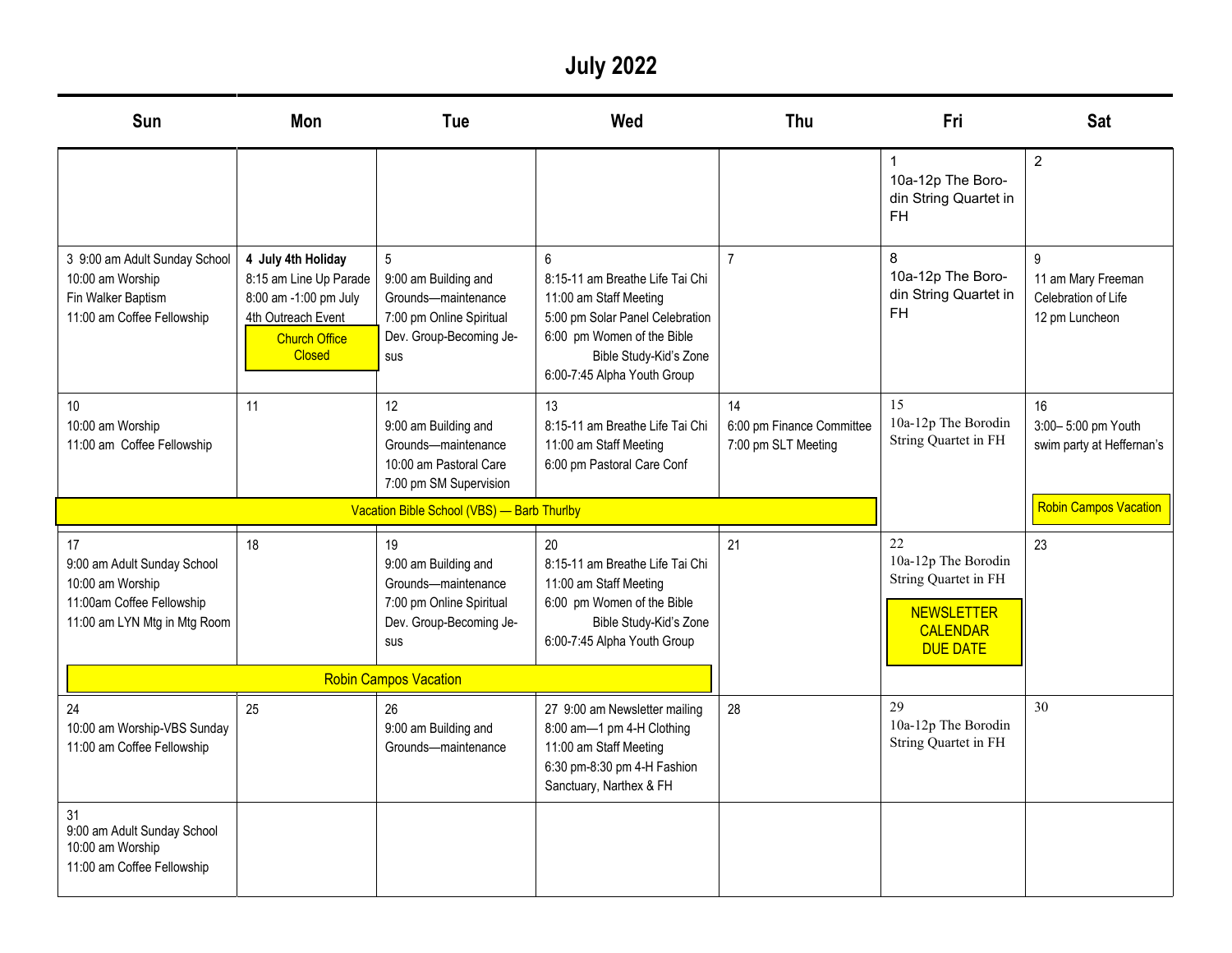**August 2022**

| <b>Sun</b>                                                                                                 | Mon                          | Tue                                                                                     | Wed                                                                                                                                                                                              | <b>Thu</b>                                             | Fri                                                           | Sat                                                           |
|------------------------------------------------------------------------------------------------------------|------------------------------|-----------------------------------------------------------------------------------------|--------------------------------------------------------------------------------------------------------------------------------------------------------------------------------------------------|--------------------------------------------------------|---------------------------------------------------------------|---------------------------------------------------------------|
|                                                                                                            | $\mathbf{1}$                 | $\overline{2}$<br>7:00 pm Online Spiritual Dev.<br>Group-Becoming Jesus                 | 3<br>8:15-11 am Breathe Life Tai Chi<br>11:00 am Staff Meeting<br>6:00 pm Women of the Bible<br>Bible Study-Kid's Zone<br>6:00-7:45 Alpha Youth Group                                            | 4                                                      | 5                                                             | 6<br>9:00-11:00 am Youth<br>Outdoor Extravaganza at<br>Hoover |
| 7 Communion Sunday<br>10:00 am Worship<br>Art Camp for Kids<br>11:00 am Coffee Fellowship                  | 8                            | 9<br>9:00 am Building and<br>Grounds-maintenance<br>10:00 am Pastoral Care-Conf<br>Room | 10<br>8:15-11 am Breathe Life Tai Chi<br>11:00 am Staff Meeting<br>6:00 pm Pastoral Care Mtg-Conf<br>Room<br>6:00 pm Women of the Bible<br>Bible Study-Kid's Zone<br>6:00-7:45 Alpha Youth Group | 11<br>6:00 pm Finance Committee<br>7:00 pm SLT Meeting | 12                                                            | 13<br>4:00 pm Kids & Family<br>Hayride                        |
| 14<br>9:00 am Adult Sunday School<br>10:00 am Worship<br>Music Camp for Kids<br>11:00 am Coffee Fellowship | 15<br>SLT Annual Reports Due | 16<br>9:00 am Building and<br>Grounds-maintenance<br>12:00pm JOY Circle Meeting         | 17<br>8:15-11 am Breathe Life Tai Chi<br>11:00 am Staff Meeting<br>6:00 pm Women of the Bible<br>Bible Study-Kid's Zone                                                                          | 18                                                     | 19<br><b>NEWSLETTER</b><br><b>CALENDAR</b><br><b>DUE DATE</b> | 20                                                            |
| 21<br>10:00 am Worship<br>Outdoor Camp for Kids<br>11:00am Coffee Fellowship                               | 22                           | 23<br>9:00 am Building and<br>Grounds-maintenance                                       | 24<br>8:15-11 am Breathe Life Tai Chi<br>9:00 am Newsletter mailing<br>11:00 am Staff Meeting<br>6:00 pm Women of the Bible<br>Bible Study-Kid's Zone                                            | 25                                                     | 26                                                            | 27                                                            |
| 28<br>10:00 am Worship<br>Outdoor Camp for Kids<br>11:00 am Church Picnic<br>following service             | 29                           | 30<br>9:00 am Building and<br>Grounds-maintenance                                       | 31<br>8:15-11 am Breathe Life Tai Chi<br>11:00 am Staff Meeting                                                                                                                                  |                                                        |                                                               |                                                               |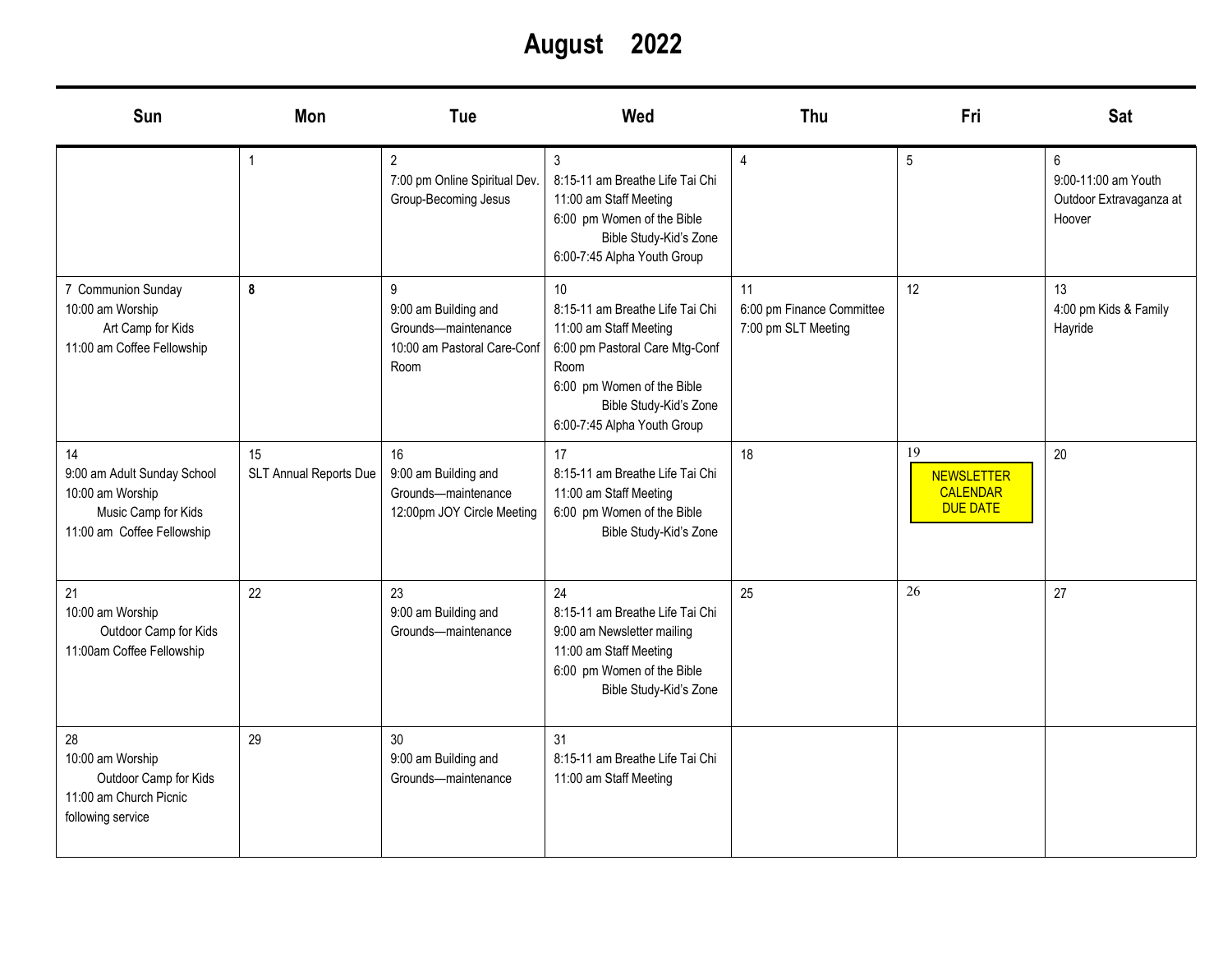# **September 2022**

| Sun                                                                          | Mon                                                             | Tue                                                                             | Wed                                                                                                                         | Thu                                                   | Fri                                                    | <b>Sat</b> |
|------------------------------------------------------------------------------|-----------------------------------------------------------------|---------------------------------------------------------------------------------|-----------------------------------------------------------------------------------------------------------------------------|-------------------------------------------------------|--------------------------------------------------------|------------|
|                                                                              |                                                                 |                                                                                 |                                                                                                                             | 8:30am-5:30pm Lifeline<br>Screening                   | $\overline{2}$                                         | $\sqrt{3}$ |
| 4 Communion Sunday<br>10:00 am Worship<br>11:00 am Coffee Fellowship         | $5\phantom{.0}$<br><b>OFFICE CLOSED FOR</b><br><b>LABOR DAY</b> | $6\phantom{a}$<br>9:00 am Building and<br>Grounds-maintenance                   | $\overline{7}$<br>8:15-11 am Breathe Life Tai Chi<br>11:00 am Staff Meeting                                                 | 8<br>6:00 pm Finance Committee<br>7:00 pm SLT Meeting | $\overline{9}$                                         | 10         |
| 11<br>10:00 am Worship<br>11:00 am Soup Sunday<br>Sunday School registration | 12                                                              | 13<br>9:00 am Building and<br>Grounds-maintenance                               | 14<br>8:15-11 am Breathe Life Tai Chi<br>11:00 am Staff Meeting                                                             | 15                                                    | 16                                                     | 17         |
| 18<br>10:00 am Worship<br>11:00am Coffee Fellowship<br>Sunday School begins  | 19                                                              | 20<br>9:00 am Building and<br>Grounds-maintenance<br>12:00pm JOY Circle Meeting | 21<br>8:15-11 am Breathe Life Tai Chi<br>11:00 am Staff Meeting<br>5:15-6:30 Spaghetti Dinner                               | 22                                                    | 23<br><b>NEWSLETTER</b><br>CALENDAR<br><b>DUE DATE</b> | 24         |
| 25<br>10:00 am Worship<br>Sunday School<br>11:00am Coffee Fellowship         | 26                                                              | 27<br>9:00 am Building and<br>Grounds-maintenance                               | 28<br>8:15-11 am Breathe Life Tai Chi<br>9:00 am Newsletter mailing<br>11:00 am Staff Meeting<br>5:15-6:30 Spaghetti Dinner | 29                                                    | 30                                                     |            |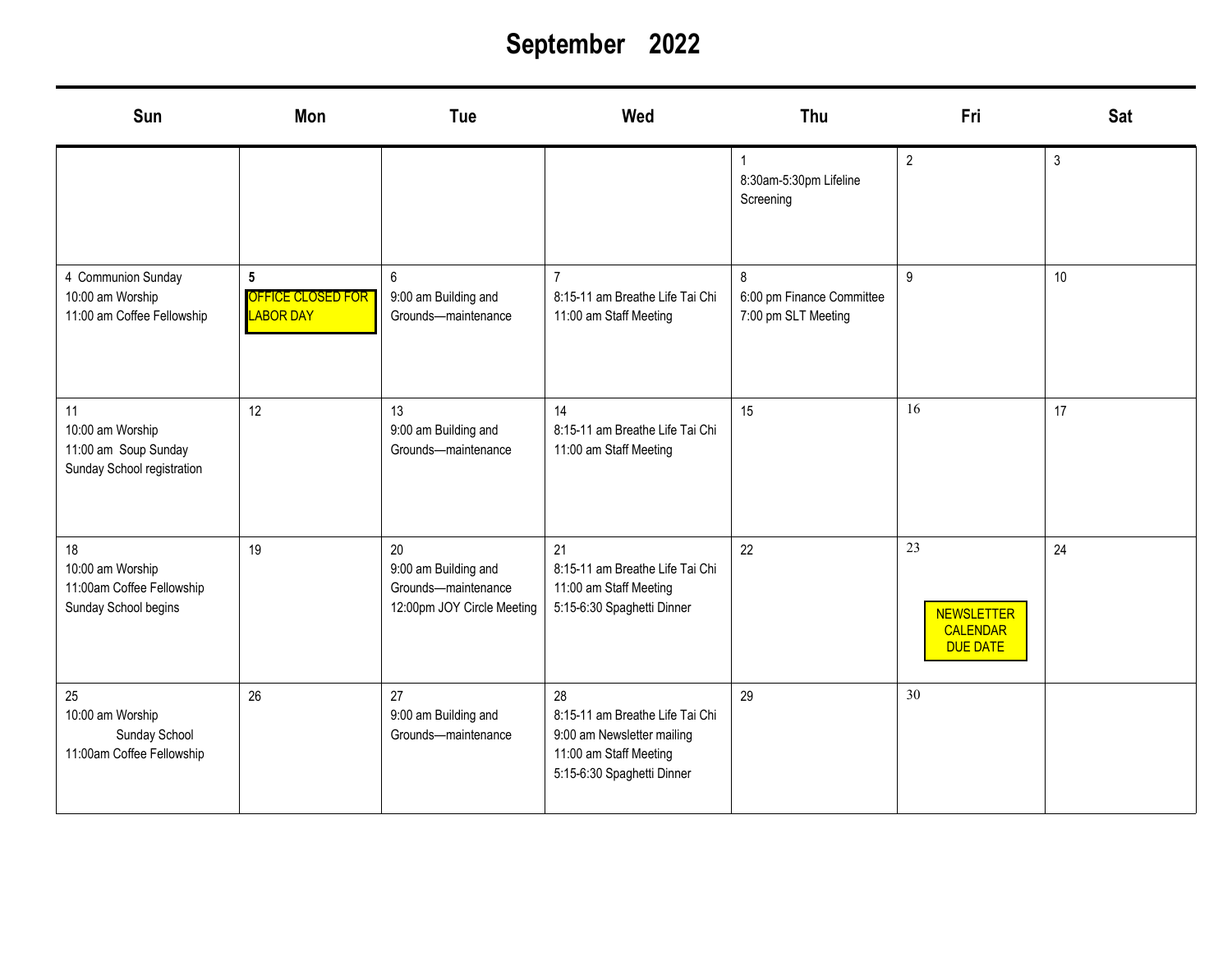## **October 2022**

| Sun                                                                                                                        | Mon            | Tue                                                                             | Wed                                                                                                                         | Thu                                                    | Fri                                                    | <b>Sat</b>                          |
|----------------------------------------------------------------------------------------------------------------------------|----------------|---------------------------------------------------------------------------------|-----------------------------------------------------------------------------------------------------------------------------|--------------------------------------------------------|--------------------------------------------------------|-------------------------------------|
|                                                                                                                            |                |                                                                                 |                                                                                                                             |                                                        |                                                        | 11 am-1 pm Fall Fest                |
| 2 World Communion Sunday<br>10:00 am Worship<br>10 am Sunday School<br>Neighbors in Need 5/5<br>11:00 am Coffee Fellowship | 3 <sup>1</sup> | $\overline{4}$<br>9:00 am Building and<br>Grounds-maintenance                   | $5\overline{)}$<br>8:15-11 am Breathe Life Tai Chi<br>11:00 am Staff Meeting<br>5:15-6:30 Spaghetti Dinner                  | 6                                                      | $\overline{7}$                                         | 8                                   |
| 9<br>10:00 am Worship<br>10:00 am Sunday School<br>11:00 am Set Up Rummage<br>Sale                                         | 10             | 11<br>9:00 am Building and<br>Grounds-maintenance                               | 12<br>8:15-11 am Breathe Life Tai Chi<br>11:00 am Staff Meeting<br>No Spaghetti/Kids Programing                             | 13<br>6:00 pm Finance Committee<br>7:00 pm SLT Meeting | 14<br>9:00 am-7:30 pm Rum-<br>mage Sale                | 15<br>9:00 am-12:00 Rummage<br>Sale |
|                                                                                                                            |                |                                                                                 | Rummage Set-Up and Sale                                                                                                     |                                                        |                                                        |                                     |
| 16<br>10:00 am Worship<br>10:00 am Sunday School<br>11:00am Soup Sunday                                                    | 17             | 18<br>9:00 am Building and<br>Grounds-maintenance<br>12:00pm JOY Circle Meeting | 19<br>8:15-11 am Breathe Life Tai Chi<br>11:00 am Staff Meeting<br>5:15-6:30 Spaghetti Dinner                               | 20                                                     | 21<br><b>NEWSLETTER</b><br>CALENDAR<br><b>DUE DATE</b> | 22                                  |
| 23<br>10:00 am Worship<br>10:00 am Sunday School<br>11:00am Coffee Fellowship                                              | 24             | 25<br>9:00 am Building and<br>Grounds-maintenance                               | 26<br>8:15-11 am Breathe Life Tai Chi<br>9:00 am Newsletter mailing<br>11:00 am Staff Meeting<br>5:15-6:30 Spaghetti Dinner | 27                                                     | 28                                                     | 29                                  |
| 30<br>10:00 am Worship<br>10:00 am Sunday School<br>11:00am Coffee Fellowship                                              | 31             |                                                                                 |                                                                                                                             |                                                        |                                                        |                                     |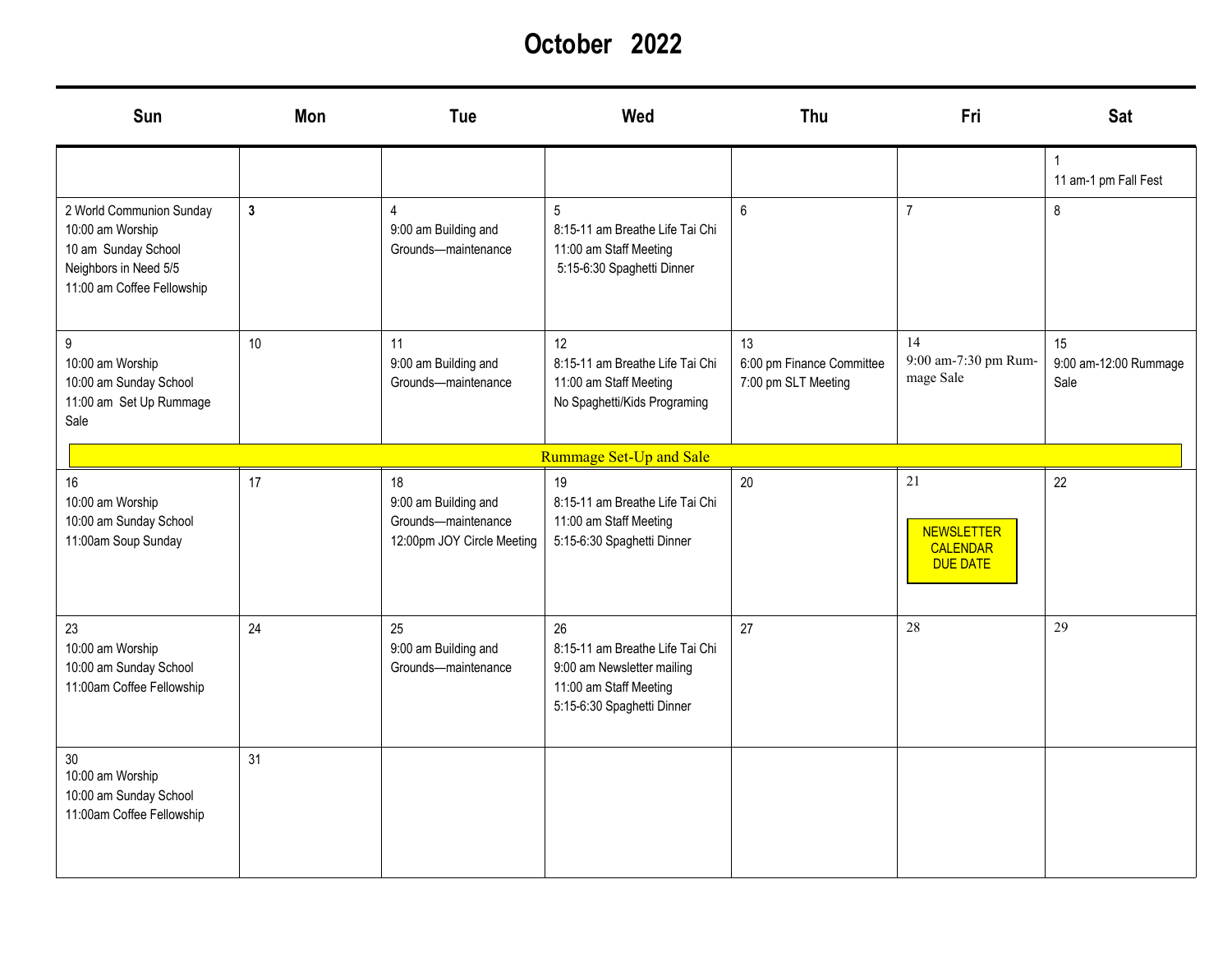#### **November 2022**

| Sun                                                                                                           | Mon            | Tue                                                                             | Wed                                                                                                                  | Thu                                                    | Fri                                                           | Sat |
|---------------------------------------------------------------------------------------------------------------|----------------|---------------------------------------------------------------------------------|----------------------------------------------------------------------------------------------------------------------|--------------------------------------------------------|---------------------------------------------------------------|-----|
|                                                                                                               |                | $\overline{1}$                                                                  | $\overline{2}$                                                                                                       | 3                                                      | $\overline{4}$                                                | 5   |
| 6 Communion Sunday<br>10:00 am Worship<br>10:00 am Sunday School<br>11:00 am Coffee Fellowship                | $\overline{7}$ | 8<br>9:00 am Building and<br>Grounds-maintenance                                | $\boldsymbol{9}$<br>8:15-11 am Breathe Life Tai Chi<br>11:00 am Staff Meeting<br>5:15-6:30 Spaghetti Dinner          | 10<br>6:00 pm Finance Committee<br>7:00 pm SLT Meeting | 11                                                            | 12  |
| 13<br>10:00 am Worship<br>10:00 am Sunday School<br>11:00 am Coffee Fellowship                                | 14             | 15<br>9:00 am Building and<br>Grounds-maintenance<br>12:00pm JOY Circle Meeting | 16<br>8:15-11 am Breathe Life Tai Chi<br>11:00 am Staff Meeting<br>5:15-6:30 Spaghetti Dinner                        | 17                                                     | 18<br><b>NEWSLETTER</b><br><b>CALENDAR</b><br><b>DUE DATE</b> | 19  |
| 20<br>10:00 am Worship<br>10:00 am Sunday School<br>11:00am Coffee Fellowship                                 | 21             | 22<br>9:00 am Building and<br>Grounds-maintenance                               | 23<br>8:15-11 am Breathe Life Tai Chi<br>9:00 am Newsletter Mailing<br>11:00 am Staff Meeting<br>No Spaghetti Dinner | 24<br><b>THANKSGIVING</b><br><b>OFFICE CLOSED</b>      | 25<br>OFFICE CLOSED                                           | 26  |
| 27<br>10:00 am Worship<br>10:00 am Sunday School<br>11:00 Hanging of the Greens<br>11:00 am Coffee Fellowship | 28             | 29<br>9:00 am Building and<br>Grounds-maintenance                               | 30<br>8:15-11 am Breathe Life Tai Chi<br>11:00 am Staff Meeting<br>5:15-6:30 Spaghetti Dinner                        |                                                        |                                                               |     |